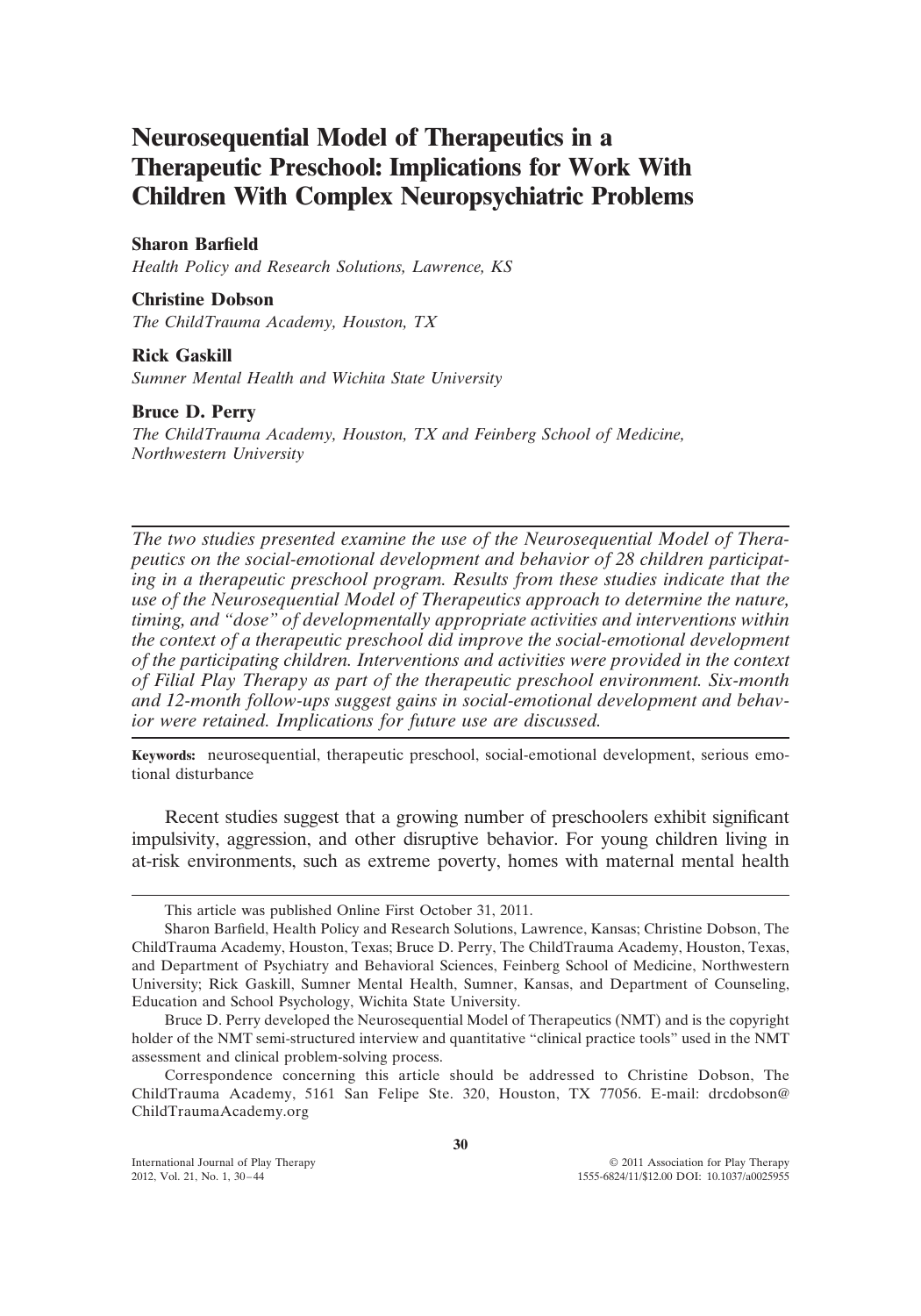problems, parental substance abuse, and absence of social supports, the prevalence of neuropsychiatric problems is high (Gillam, 2005; Goldberg, Roghmann, & McInerny, 1994; Squires & Nickel, 2003; Webster-Stratton, 1998). The elevated incidence of exposure to trauma and maltreatment for this population is also well documented (Ammerman, Kolko, Kirisci, Blackson, & Dawes, 1999; Black, 2000; Child Welfare League of America [CWLA], 2001). There are multiple and complex functional consequences of growing up with chaos, threat, and trauma (Anda et al., 2006; Perry, 2008). Children growing up in at-risk or traumatized environments have a unique combination of delays, functional problems, and strengths that are determined by the nature, timing, and intensity both of adverse and attenuating experiences. Individual genetic and epigenetic factors also play a role in the impact of such experiences. These children often pose a significant challenge for educators attempting to provide developmentally appropriate enrichment, educational, and therapeutic experiences to a class where students display a wide range of developmental strengths and needs (Azzi-Lessing, 2010; Donahue, Falk, & Provet, 2007).

Children with trauma, chaos, and threat-related developmental dysfunctions are a major challenge in a preschool setting, often displaying difficult behaviors and significant problems in emotional regulation and behavior. Bierman (2004) suggests that preschoolers with problems in these areas are at greater risk of rejection by peers and of becoming socially withdrawn. Studies have also shown that behavior problems in early preschool are the single best predictor of delinquency in adolescence, gang membership, and adult incarceration (Dishion, French, & Patterson, 1995; Reid, 1993). Unfortunately, the majority of preschool environments are ill equipped to deal with children exhibiting such challenging behaviors and traditional service delivery systems are overwhelmed by increasing numbers of families with multiple serious problems. A 2003 report by the National Institute for Mental Health (NIMH) found that "services for children are often fragmented and many of the traditional service models do not meet the needs of today's children and families," citing a shortage of evidence-based treatment (NIMH, 2003, p. 2).

# **THE NEUROSEQUENTIAL MODEL OF THERAPEUTICS**

The Neurosequential Model of Therapeutics (NMT) is a developmentally sensitive, neurobiologically informed approach to clinical work (Perry, 2006). The NMT includes an assessment process that creates a "functional map" of the child's brain based upon current status of various brain-mediated functions (see Perry, 2009). The map is a visual representation of the "localization" and status (e.g., developed, well-organized vs. undeveloped or disorganized) of various brain-mediated functions (e.g., *brainstem* – respiration, suck/swallow/gag; *diencephalon* – feeding/appetite, sleep; *limbic* – affect regulation/mood, attunement; *cortex/frontal cortex* – self-awareness/self-image, abstract/conceptual cognition). The NMT assessment, then, provides the clinician and educator with the individual child's strengths and vulnerabilities in an array of key domains of functioning: sensory integration, self-regulation, relational, and cognitive. This information helps direct the selection and timing of developmentally appropriate enrichment, educational and therapeutic activities. Two key assumptions of this model are (1) that thera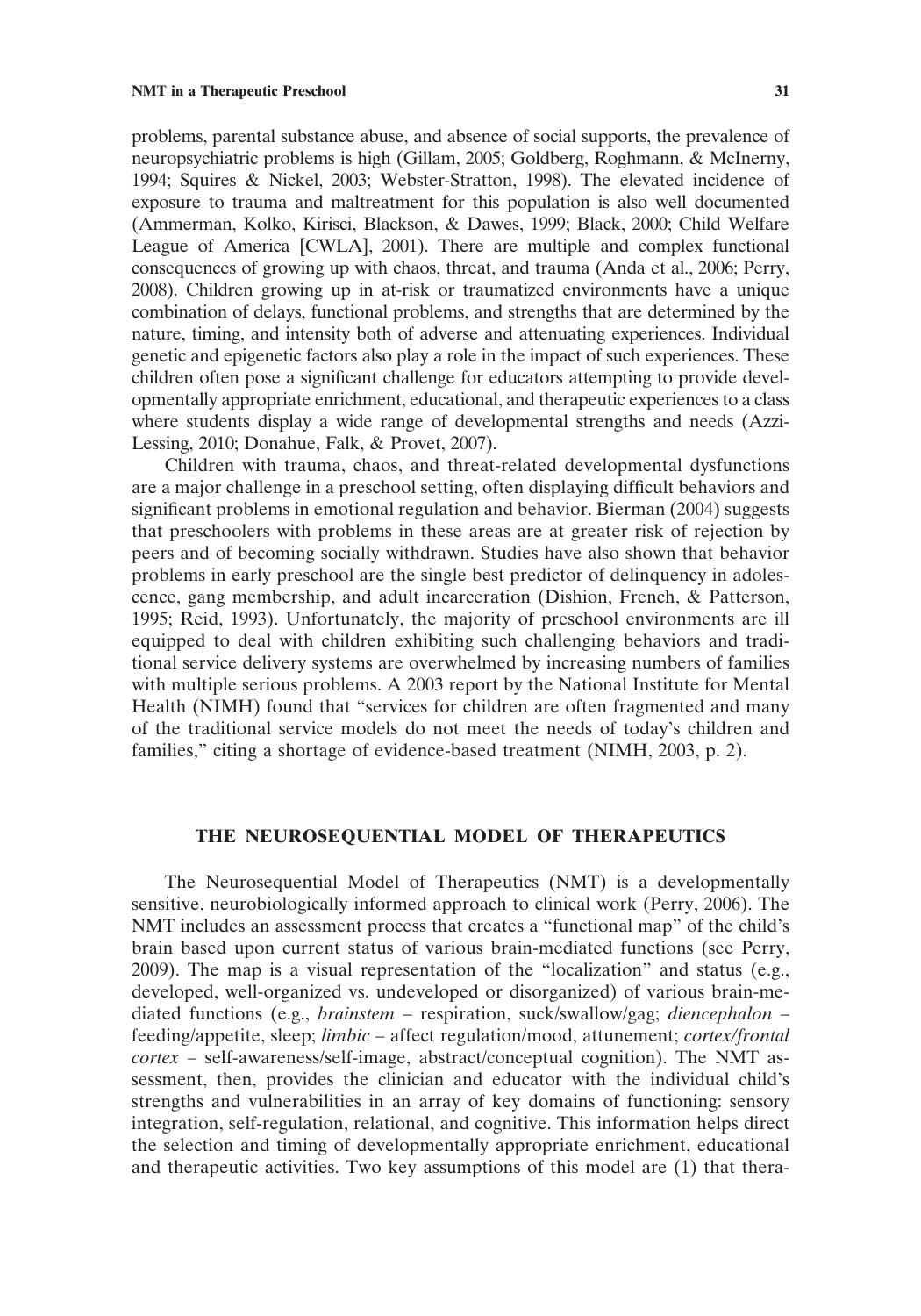peutic and educational, efforts are most effective when they are provided in a sequential manner that replicates neural organization and development (e.g., cognitive enrichment would be less effective if the child has not yet organized rudimentary self-regulation capabilities), and (2) that therapeutic interventions must provide adequate patterns and frequency of experiences that will activate and influence the areas of the brain that are mediating the dysfunction.

# **FILIAL THERAPY**

Filial Therapy was seen as the most appropriate way to introduce the NMTrecommended activities to children participating in the therapeutic preschool. Thus, Filial Therapy was the conduit through which the interventions were introduced and applied in both studies presented. Modeled after child-centered play therapy, Filial Therapy engages and trains parents to be agents of change, doing play therapy with their children (Landreth, 2002; Landreth & Bratton, 2005). It is intended to change child perceptions about parental attitudes and behavior; to allow the child to express their needs and feelings to the parents; and to give the child a greater sense of self-worth and confidence. The goals of Filial Therapy include: (1) encouraging the child to choose the activities while setting limits; (2) helping the parent develop empathetic understanding of their child's basic needs and feelings as expressed through play; (3) helping the parent use empathetic responses, communicating that the child's needs and feelings are understood and accepted whatever they may be; and (4) helping the child learn to accept responsibility for their actions, within the scope of limit setting (Guerney, 1964; Landreth, 2002). There is preliminary evidence to suggest the effectiveness of this therapy (Landreth, 2002; Landreth & Bratton, 2005) as well as the effectiveness of the modality for children experiencing a variety of mental health issues (Beers, 1985; Brandt, 1999; Hannah, 1986; Kaczmarek, 1983; Kops, 1999; Landreth & Bratton, 2005; Perez, 1987; Saucier, 1986; Schopler, Brehm, Kinsbourn, & Reichler, 1971; Tyndall-Lind, 1999). Other studies have demonstrated the efficacy of teaching Filial Therapy to groups of nonmental health professionals interacting with children in a variety of environments, including parents, teachers, and high school students (Jones, Rhine, & Bratton, 2002; Post, McAllister, Sheely, & Hess, 2004). These studies suggest that use of Filial Therapy techniques contributed to decreased aggression, anxiety, and depression in young children. However, studies examining the impact of play therapy, including Filial Therapy, have lacked strong study designs, such as pre- and posttest designs, comparison groups or self-as-control group designs (LeBlanc & Richie, 2001) thus creating a need for additional research in this area as suggested by Bratton and Ray (2000).

The present report describes the effects of implementing the NMT within a rural Midwestern therapeutic preschool environment. Two small studies examining the use of the NMT approach on the social-emotional development and behavior of 28 children participating in the program are presented. Each study examined the primary research question, "Do the NMT suggested interventions (e.g., somatosensory and relational activities) promote social-emotional development and improved behavior for children participating in the summer, NMT only, therapeutic preschool program?" The second study expanded this question to examine whether more improvements were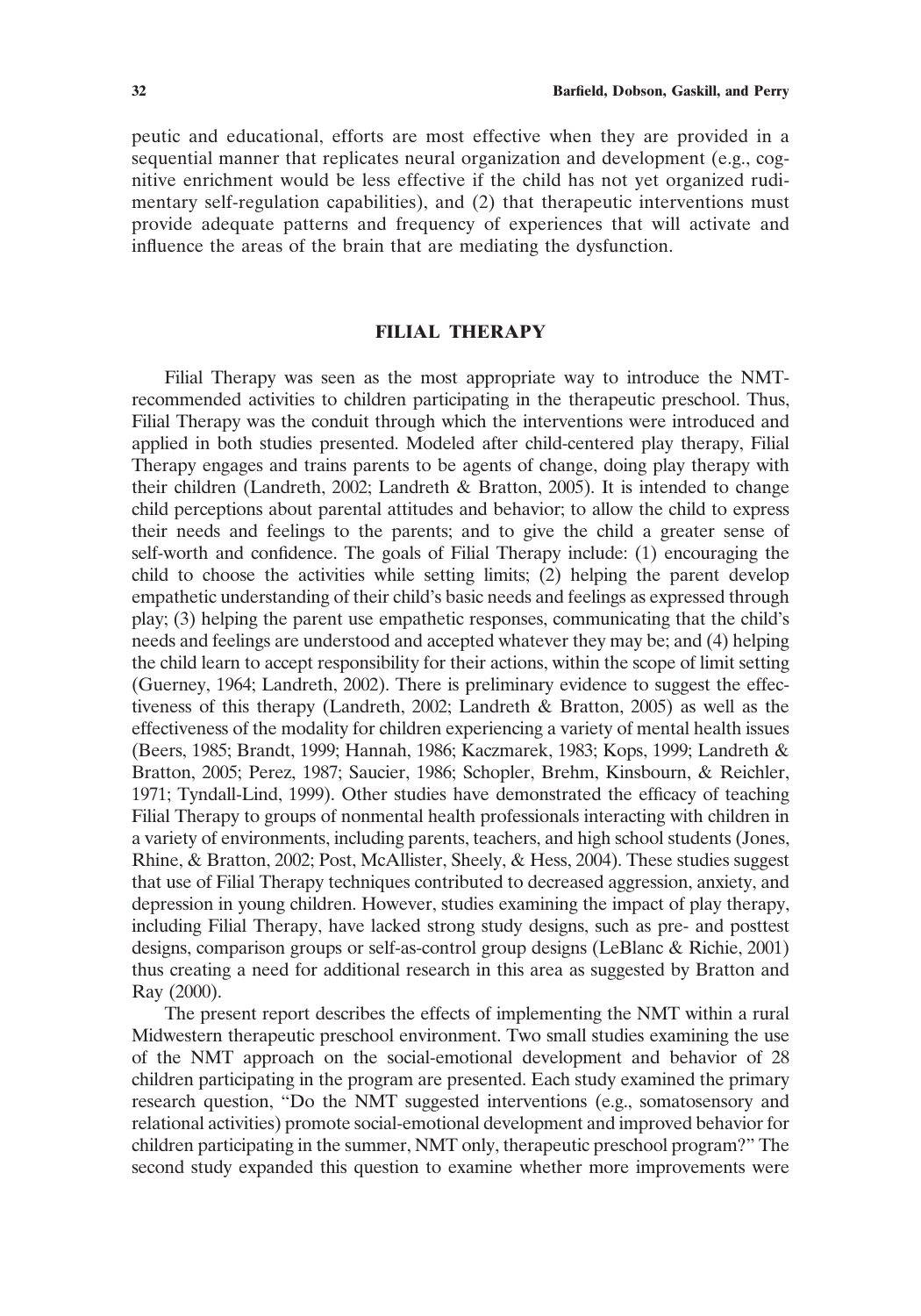seen with the NMT-based summer program when compared to program offered during the academic year which did not include the NMT component.

#### **METHOD**

#### **Sample**

The two studies presented were implemented within a therapeutic preschool developed through a collaborative agreement between Head Start and a Midwestern public sector Community Mental Health Center utilizing Medicaid funding. The *study populations* consisted of a purposive, convenience sample of children ages two and a half to seven who were receiving mental health services through a therapeutic preschool in the rural Midwest. The two studies were conducted with a total of 28 children and took place over two consecutive summers.

All children entering the study had previously failed in the normal county Head Start preschool setting, which was colocated with the therapeutic preschool. Children included in both studies were identified with serious emotional disturbance (SED) and behavioral problems. This SED designation was required by the state for participation in the therapeutic preschool program. Participating children were dually enrolled in the preschool and mental health center with the understanding that many of the services would be delivered in the preschool setting. Both studies received approval through the Human Subjects Committee at the University of Kansas, Lawrence, KS.

#### **Design**

Each child participating in either of the two studies received an NMT assessment upon entering the program. The assessment included the gathering of data on key areas of developmental history, developmental and current relational health, as well as current functioning in a range of brain-mediated capabilities (CNS functioning). While there were a wide range of individual strengths and vulnerabilities across the children, all had significant impairment in self-regulation capabilities and on related brainstem and diencephalic functions. The primary set of NMT-recommended interventions, therefore, included a range of specific somatosensory activities (e.g., rocking, therapeutic massage), individualized relational interactions (i.e., one-to-one time out of class), other patterned, repetitive, developmentally matched activities (i.e., singing, sequencing, rhythmic movement, therapeutic touch, infant games, play, movement activities, pacification, rudimentary social skills, calming activities) and *Conscious Discipline* (Bailey, 2000) with the goal of gaining greater social and emotional regulation. All of the recommended activities were selected based on their capacity to provide organizing input to the disorganized, undeveloped lower areas of the brain (i.e., brainstem and diencephalon). It is important to note that individual plans were created that titrated the dose, nature, timing, and combination of motor, relational, and somatosensory experiences to best suit the individual child's strengths, interests, and needs. (For a detailed explanation of the NMT process see Perry & Hambrick, 2008). Both studies examined the impact of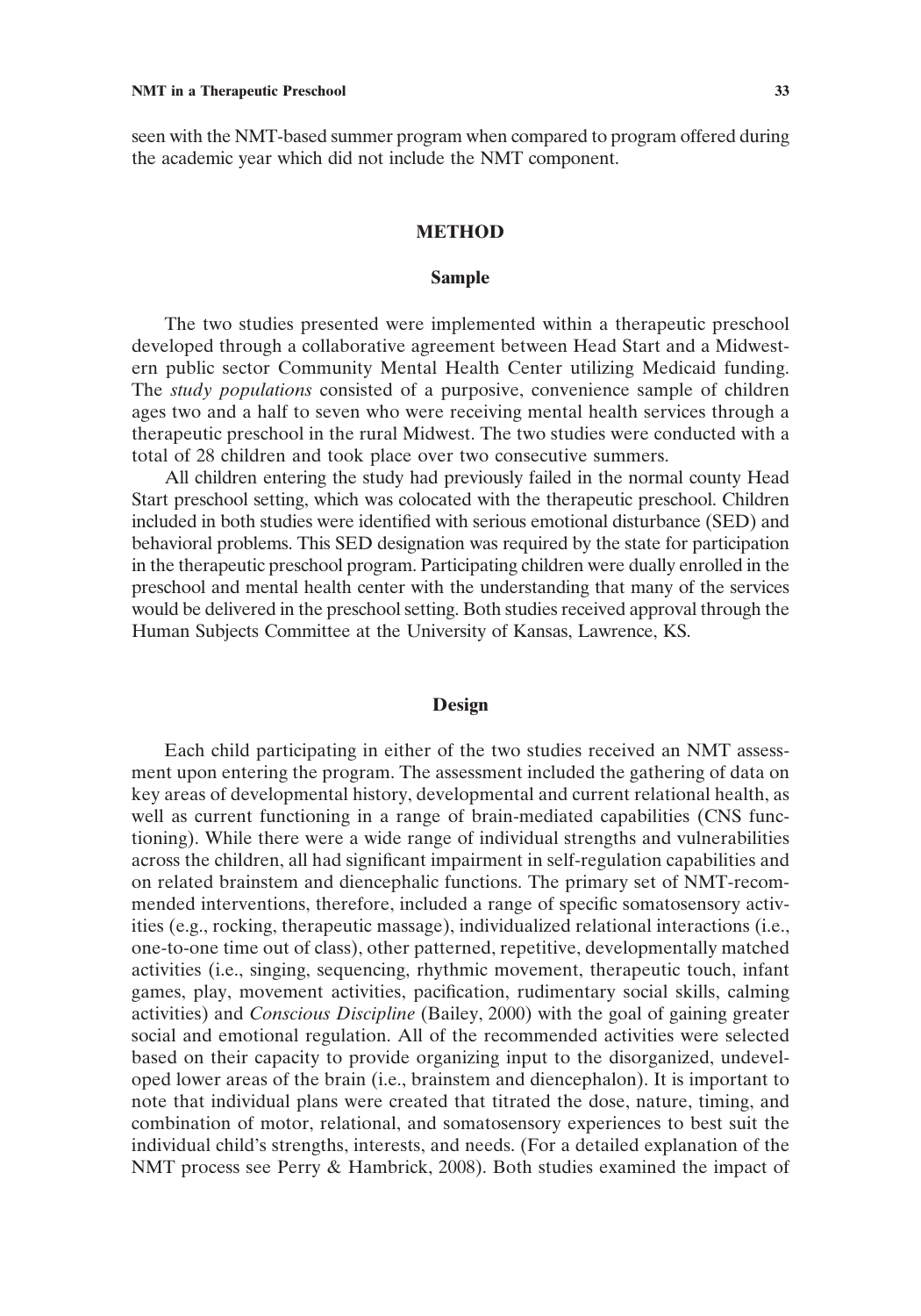the NMT-recommended interventions on the social-emotional development and behavior of children participating in the therapeutic preschool summer program.

During the academic school year, the program design provided an age-appropriate environment for typically functioning preschoolers with the ability for struggling children to move in and out of the classroom to be calmed and regulated through participation in therapeutic activities. The therapeutic component involved supportive mental health professionals who were available to sooth, calm, and regulate the child throughout the day during those times when the child had difficulty functioning in the regular program environment. Individualized activities such as rocking, swinging, massage, and other patterned, repetitive somatosensory activities were utilized only as needed. During the school year the student-staff ratio was approximately four or five children to one teacher.

In contrast, the summer program's focus was entirely on the NMT approach with directed somatosensory and relational activities provided multiple times throughout the week, with no academic content included. All activities were treatment oriented according to the individual NMT assessment and the child's treatment plan. The student-staff ratio within the therapeutic preschool during the summer program was approximately one and a half students to one staff member.

# **Staff Training**

# *Filial Therapy*

Program staff also received training in Filial Therapy techniques. For use in the current study, Filial Therapy training was used to help staff develop empathetic understanding of the basic needs and feelings of each child, as expressed through play; to help staff use empathetic responses, communicating that the child's needs and feelings were understood and accepted, whatever they might be; and to help the child learn to accept responsibility for their actions within the scope of limit setting (Guerney, 1964; Landreth, 2002).

Training and supervision in Filial Therapy (including a 15-week training, observation, videotaping, feedback, bug-in-the-ear technique, and twice weekly meetings) was monitored by the Clinical Director, Head Start Director, and case manager supervisor. The Clinical Director was a Registered Play Therapist Supervisor with the Association for Play Therapy. Both Head Start and mental health personnel, including bachelor's level mental health case managers, teachers with bachelor's degrees in early childhood education or development and paraprofessionals with high school degrees and 1 to 2 years experience, provided services for children participating in the program and participated in the Filial Therapy training. The Clinical Director, Head Start Director, and case manager supervisor monitored model fidelity to this training as well as to the various somatosensory activities.

# *Neurosequential Model of Therapeutics*

All staff received training in the NMT core concepts. This training included 8 hr of didactic training, 12 hr reading, and more than 10 hr of ongoing case-based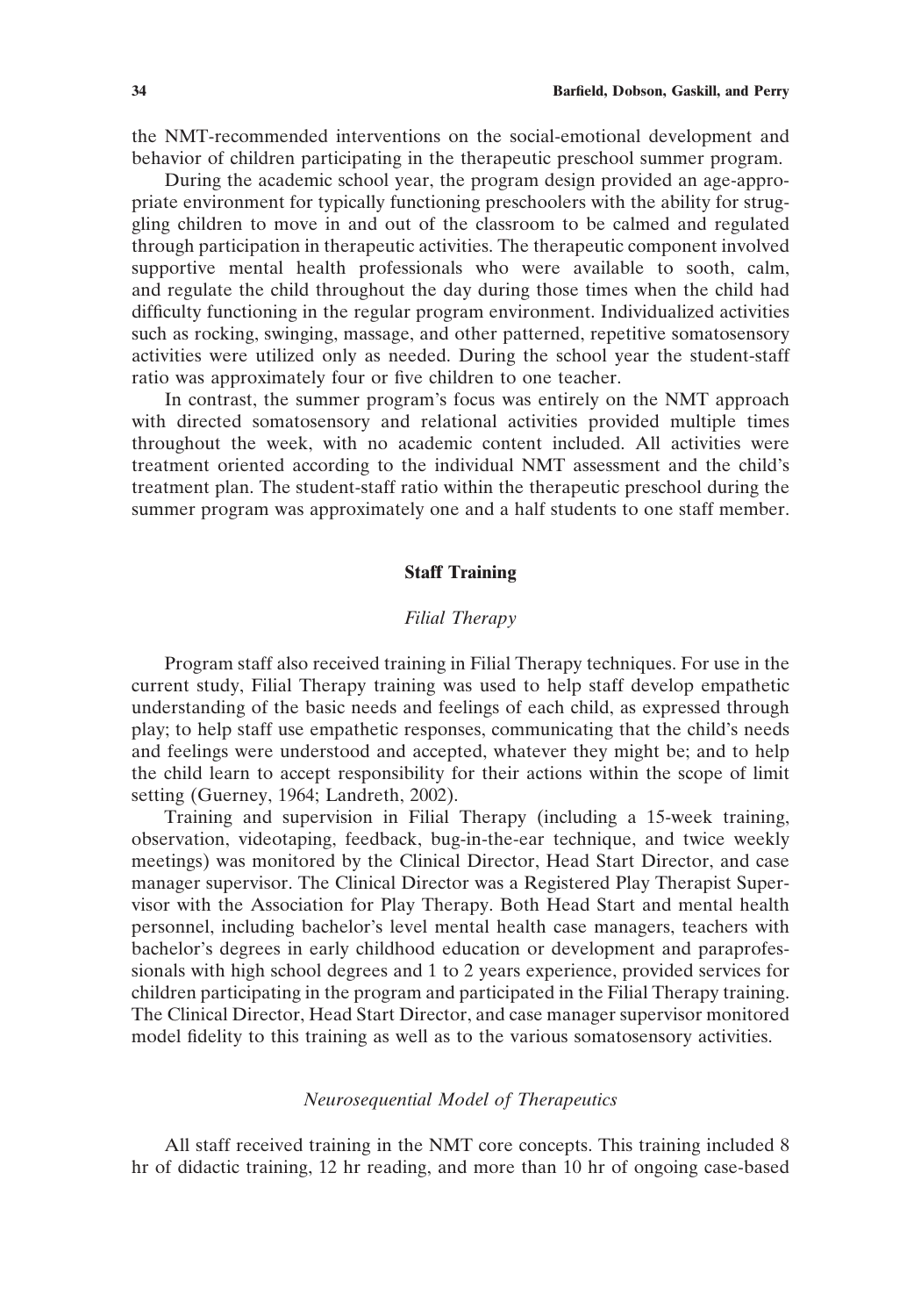#### **NMT in a Therapeutic Preschool 35**

supervision in the core principles underlying the NMT. Staff was trained in the impact of developmental trauma on early brain development and to understand that activities provided must be developmentally relevant, repetitive and patterned, rewarding, and rhythmic, while being respectful of the family, child, and culture.

staff working directly with the children. The NMT assessments demonstrated a range of deficits in relational functioning and self-regulation within this population. In an effort to utilize the most effective means of addressing both the self-regulation and relational challenges Filial Therapy was used as an empathic, relationally sensitive approach to introducing the patterned, repetitive somatosensory activities. Therefore, rather than using a more traditional client-centered play therapy approach, the program used the somatosensory activities as the play activity and the filial skills to teach positive relationship and responding skills to the staff. The staff, teachers especially, in turn taught both Filial Therapy and somatosensory techniques to the parents of participating children in an effort to increase the parent's skills in understanding and communicating with their children.

NMT Assessments were conducted by the Clinical Director with the help of the

# **Study 1 Design**

Study 1 was conducted as a pilot study and included a single group, pre- or posttest design with data collected over the 6 week summer program. Multiple time series measures were also used. Children participated in four, 2 hour Filial Therapy sessions per week where the individualized somatosensory activities were the focus. The mean number of sessions attended by participating children was 19.8. Absences were attributed to reasons such as vacations, field trips, and family day.

Thirteen children participated in the first study. Participant ages ranged from 2.5 to 6 years, with a mean age of 4.6. Three (23%) of the children were female and 10 (77%) were male. All participants were White and all experienced multiple risk factors. Risk factors included: physical abuse (15%), runaway behavior (39%), harm to self or others (15%), parent with serious psychiatric illness (39%), parent convicted of a felony (15%), sibling in an institution (31%), sibling in out-of-home care (31%), family history of mental illness (62%), family or domestic violence (77%), and family history of substance abuse (62%). Approximately 46% of the children participating in the study experienced four or more of these risk factors.

# **Study 2 Design**

Study 2 was conducted as a expanded follow-up study to further examine the use of the NMT model in the same therapeutic preschool environment the following summer. This study included a quasi-experimental, multiple time series design conducted to compare the NMT based summer program with the school-year program, which did not include the NMT component, in promoting social-emotional development. The study used an AB single-subject design where children served as their own control group. Baseline data were collected during the last 5 weeks of the regular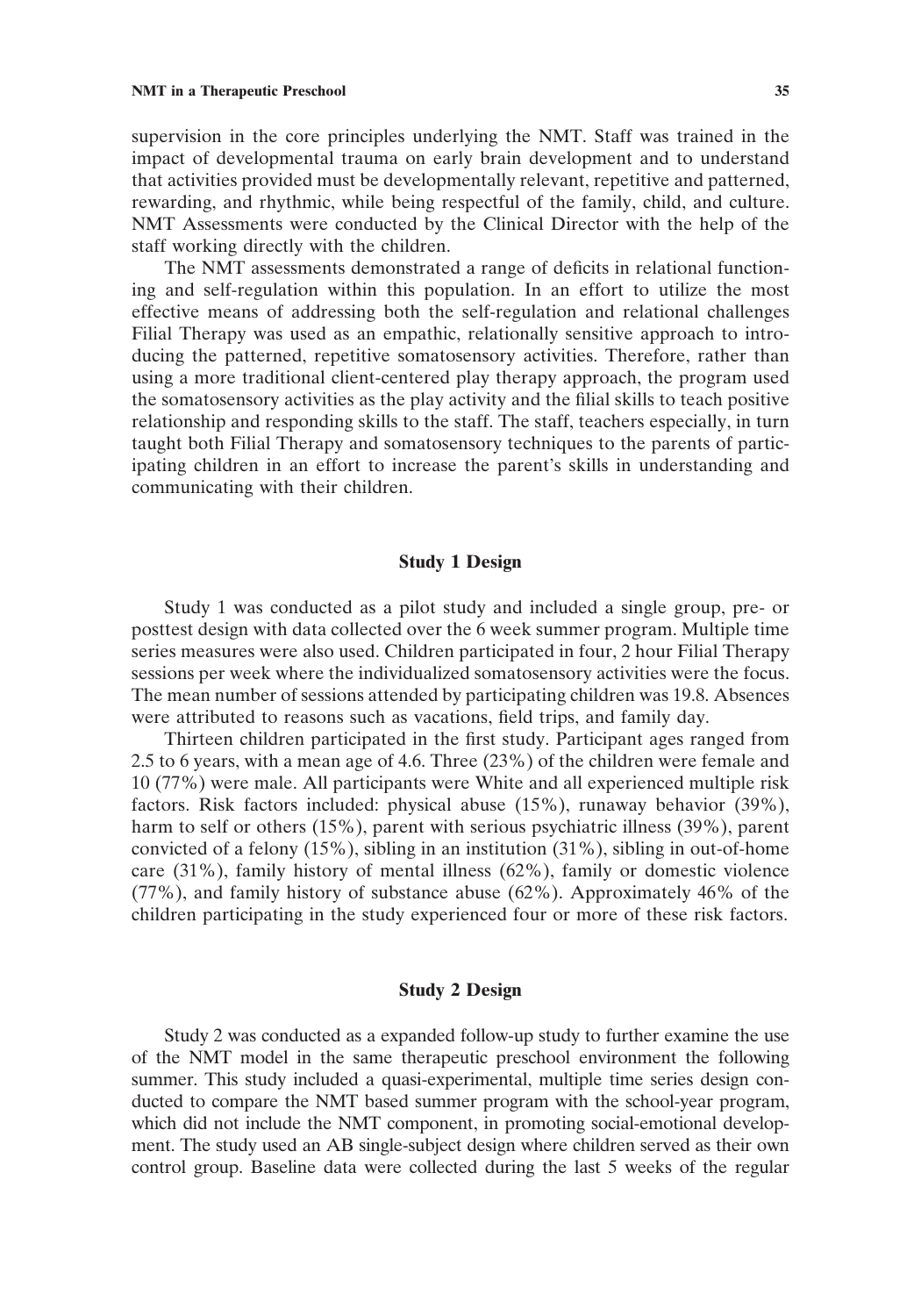school year when children received the school-year program services. Intervention phase data were gathered during the 10-week summer program at which time children received the NMT-only program. The NMT assessments were administered at the beginning of the summer program. Based upon these assessments, intervention plans were developed for study children that included participation in two, 2-hr therapy sessions per week during which somatosensory activities were the focus. The mean number of summer sessions per child was 12.9. Three children did not complete the study, with one completing 7 weeks and two others completing 5 weeks. Because of the small sample size, these children were included in the study. A pre- or posttest design was used to examine changes in behavior.

Fifteen children participated in the second study with ages ranging from four to seven, with a mean age of 5.2. Four (27%) were female and 11 (73%) were male. Fourteen (93%) were White and one (7%) was African American. Ninety-three percent of the children participating in Study 2 experienced at least two risk factors, with nearly 27% experiencing four or more. Risk factors experienced by participants in the second study included: physical abuse (20%), runaway behavior (20%), harm to self or others (20%), parent with serious psychiatric illness (27%), parent convicted of a felony (27%), sibling in an institution (13%), sibling in out-of-home care (13%), family history of mental illness (60%), family or domestic violence (67%), and family history of substance abuse (47%).

## **Instruments and Data Collection**

Both teachers and parents were blind to the collection of data for the studies presented. Teachers were regularly required to track student progress using various standardized measures as a requirement for the program.

#### *Preschool Social and Emotional Developmental Readiness Index*

The Preschool Social and Emotional Developmental Readiness Index (PSEDRI) is a 25-item composite scale designed to measure social-emotional development in preschool children (Gaskill, Barfield, Shields, & Theurer, 2003). It consists of six domains including (1) Emotion Regulation, (2) Helpfulness, (3) Fair Assertiveness, (4) Impulse Modulation, (5) Cooperation, and (6) Empathy. The instrument is strengths-based and focused on positive, desired behaviors of children as indicators of their social-emotional development. The tool is constructed on a scale from zero to five, with zero indicating the behavior has never been observed and five indicating the behavior is observed most of the time. Thus, the higher the score the better the functioning in each of the six domains. The PSEDRI has been found to be a robust measure with high internal reliability (0.949), interrater reliability (82% agreement), as well as good face and content validity.

This measure was added specifically for the studies presented and teachers only knew they were using a new measure to track their students. Teachers were provided ample time to become skilled and comfortable using the PSEDRI before the beginning of the first study. During the first study, PSEDRI pre- or posttest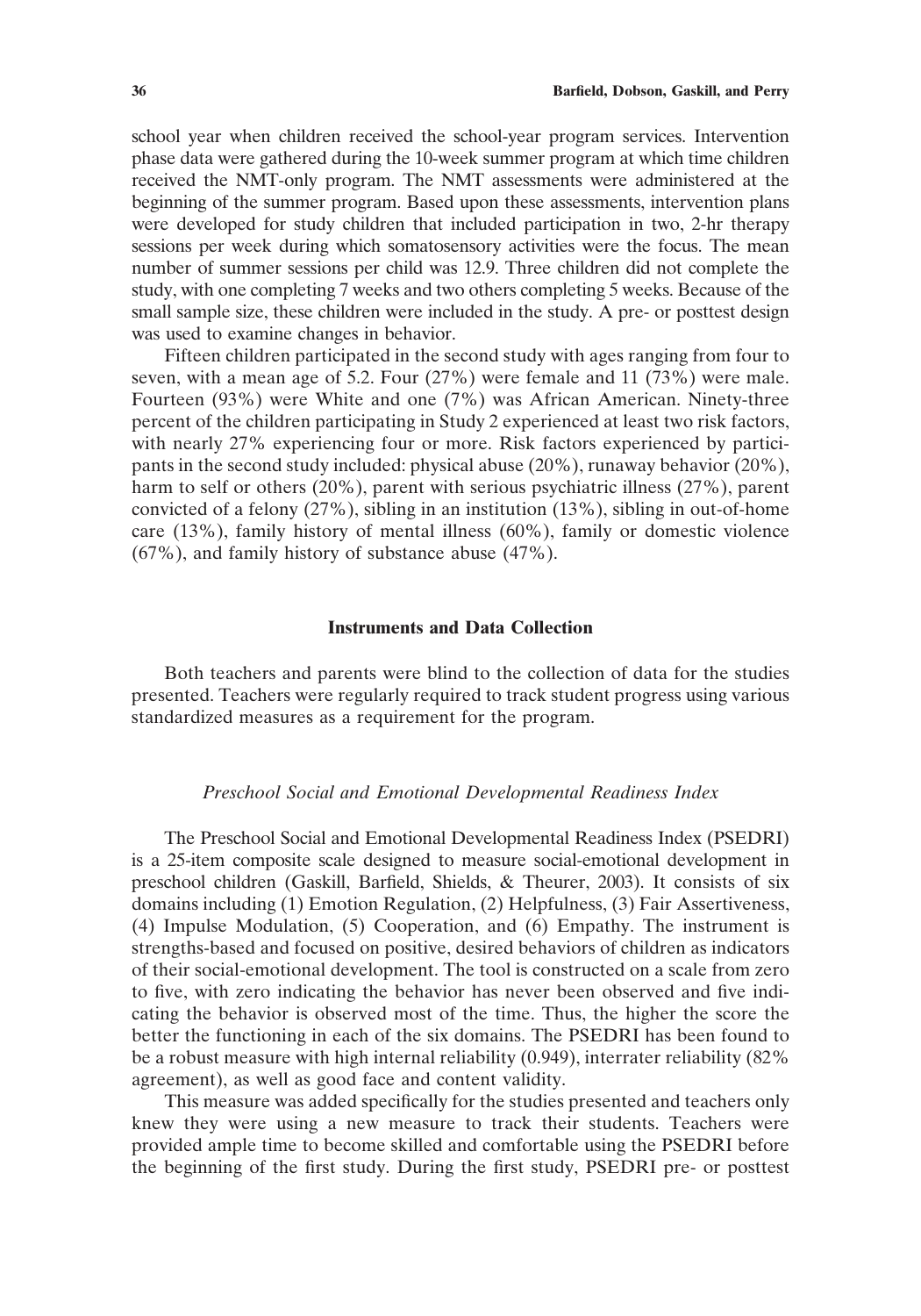measures were taken by service providers at the beginning and end of the 6-week summer session. PSEDRI time series measures were completed daily by service providers for each child during the 6-week study period, rendering 257 data collection points. On average, there were 19.8 points per child. During the second study, the PSEDRI was completed by staff daily for each child during the baseline phase and the intervention phase. The baseline phase consisted of 173 data points and the intervention phase consisted of 193 data points. On average, there were 11.5 points during the baseline phase and 12.9 during the intervention phase per child. These data were also used for time-series measures to increase the studies' internal validity and to observe the timing and magnitude of the changes.

# *Achenbach Child Behavior Checklist*

The Child Behavior Checklist (CBCL) is designed to assess emotional and behavioral problems in children as reported by their parents and teachers. The CBCL consists of 120 items related to behavioral problems scored on a 3-point scale ranging from not true to often true. This measure has been repeatedly found to have good reliability and high construct and criterion-related validity. For the purposes of both studies, age-appropriate Internalizing and Externalizing problem scales were used to obtain both parent and teacher's perceptions of the child's behaviors at pre- or posttest. Internalizing scores reflect somatic complaints, withdrawal, anxiety, or depression while externalizing scores reflect aggressive behavior (Achenbach, 1991). The CBCL was administered as a pre- or posttest in both Study 1 and 2.

Teachers and parents of participating children completed the CBCL. Completion of these measures on a quarterly basis was a requirement for all children receiving services through the public mental health system. The completion of this measure was routine and required and not only used as part of these studies. For the present studies, the CBCL was completed at the beginning and end of the summer programs.

## **RESULTS**

#### **Data Analysis**

The appropriate *t* tests, described below, were conducted for both studies with a confidence level of .05. In addition, effect sizes were calculated to look at practical significance and effect magnitude. Although variability in interpretation exists, generally, an effect size of 0.2 is considered small; 0.5, medium; and 0.8, large (Cohen, 1988).

# *Study 1*

*Social and emotional development.* Paired *t* tests were conducted to determine differences between pre- or posttest means. The PSEDRI findings for the first study are presented in Table 1. There was a statistically significant improvement in composite PSEDRI scores from pretest to posttest  $(t = 6.16, p < .001, d = 2.34)$ .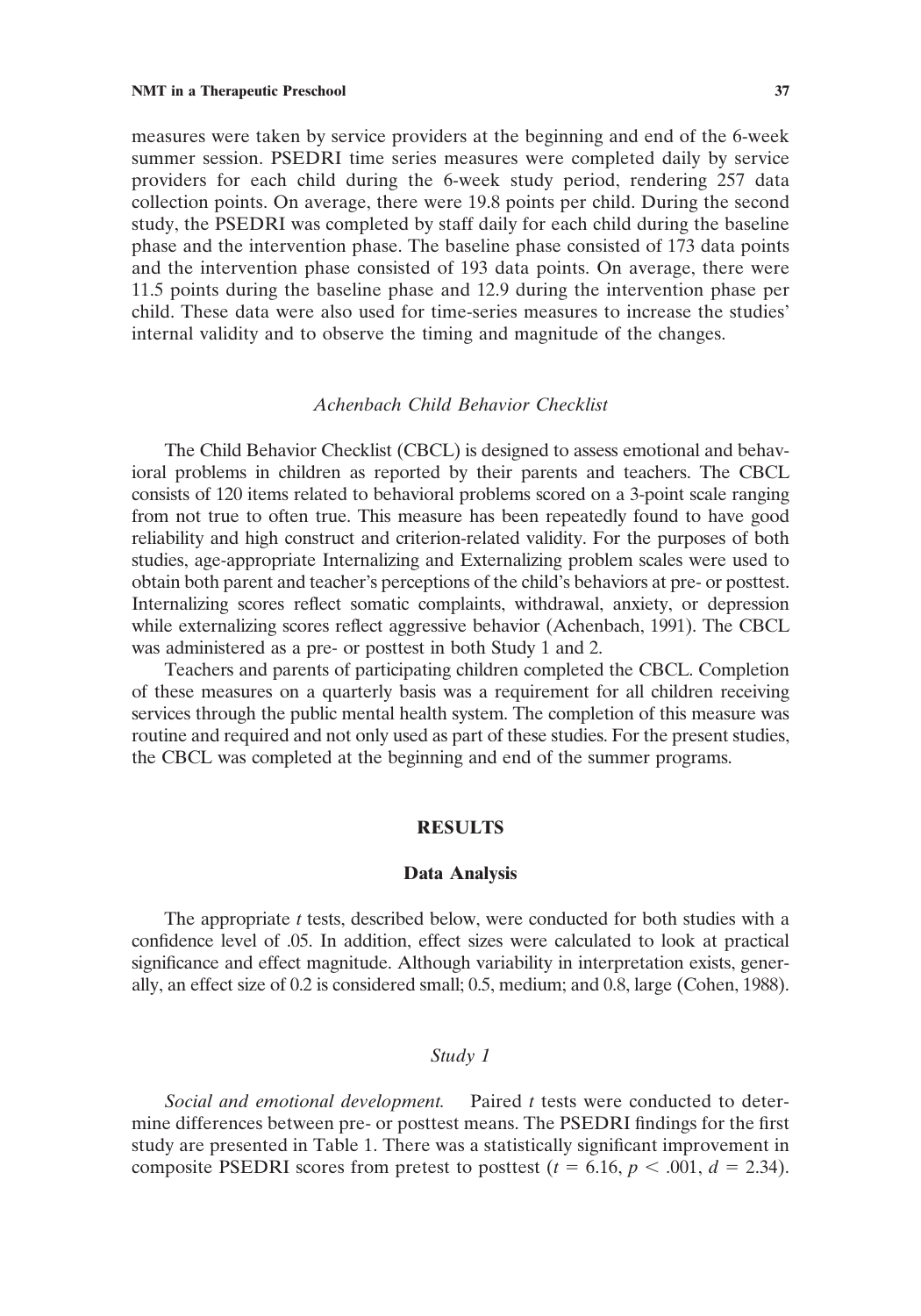| <b>PSEDRI</b> scores                                                                                                                          | Pretest<br>mean $(SD)$                                                                             | Posttest<br>mean $(SD)$                                                                         | t                                                | $\boldsymbol{p}$                                                                                  | $d$ (effect size)                                    |
|-----------------------------------------------------------------------------------------------------------------------------------------------|----------------------------------------------------------------------------------------------------|-------------------------------------------------------------------------------------------------|--------------------------------------------------|---------------------------------------------------------------------------------------------------|------------------------------------------------------|
| <b>PSEDRI</b> composite $(n = 13)$<br>Emotion regulation<br>Helpfulness<br>Fair assertiveness<br>Impulse modulation<br>Cooperation<br>Empathy | 1.79(.508)<br>1.88(0.449)<br>2.04(.824)<br>1.92(0.768)<br>1.73(0.693)<br>1.94(0.584)<br>.94(0.668) | 2.98(.848)<br>2.86(.810)<br>3.31(1.22)<br>3.87(0.768)<br>2.64(1.01)<br>3.21(1.09)<br>1.77(1.14) | 6.16<br>5.4<br>4.4<br>7.5<br>3.8<br>5.23<br>3.19 | $< .001**$<br>$< .001**$<br>$< 0.001***$<br>$< 0.001**$<br>$< 0.001**$<br>$< 0.001**$<br>$.003**$ | 2.34<br>2.18<br>1.54<br>2.54<br>1.31<br>2.17<br>1.24 |
|                                                                                                                                               | Time series<br>mean $(SD)$                                                                         | Week 1<br>mean $(SD)$                                                                           |                                                  |                                                                                                   |                                                      |
| PSEDRI composite $(n = 13)$<br>Week 2<br>Week 3<br>Week 4<br>Week 5<br>Week 6                                                                 | $1.82$ (.288)<br>1.74(.318)<br>2.72(.799)<br>2.77(.670)<br>3.05(.753)                              | 1.85(0.430)<br>1.85(0.430)<br>1.85(0.430)<br>1.85(0.430)<br>1.85(0.430)                         | $-.346$<br>$-1.39$<br>6.25<br>7.33<br>9.2        | .73<br>.168<br>$< .001$ **<br>$< .001$ **<br>$\leq 0.01**$                                        | $-.07$<br>$-.26$<br>2.02<br>2.14<br>2.79             |

**Table 1.** Difference in Pretest and Posttest PSEDRI Scores and Time Series PSEDRI Scores (Social-Emotional Development) for Study 1

 $p < .01$ .

Statistically significant improvements were also found in all PSEDRI domains from pretest to posttest as shown in Table 1. The effect sizes in all domains were markedly large.

Paired *t* tests were also run to determine differences in time series PSEDRI composite scores over the 6-week period. Also shown in Table 1, the composite PSEDRI scores were similar from week 1 to week 2; then declined in week 3. Thereafter, scores improved significantly from week 1 to all other weeks.

*Behavior.* Paired *t* tests were also used to examine differences between parents' and teachers' pre- or posttest ratings of the children's Internalizing and Externalizing CBCL scores. CBCL findings are provided in Table 2. At pretest, the parents' rating of their children's Internalizing CBCL scores  $(n = 10)$  ranged from 53 to 75, with a mean of 68.9 (*SD* 7.43). Externalizing CBCL scores ranged from 62 to 92, with a mean of 79.6 (*SD* 11.53). Examination of mean scores at posttest revealed no significant improvement, but effect sizes were meaningful  $(t = 1.52, p =$ .16,  $d = .58$  and  $t = 1.49$ ,  $p = .17$ ,  $d = .44$ , respectively). Three parents did not complete the CBCL at posttest.

Teacher ratings of Internalizing CBCL scores at pretest  $(n = 13)$  ranged from 52 to 73, with a mean of 64.8 (*SD* 6.82). Externalizing CBCL scores ranged from 60

**Table 2.** Parents and Teachers Ratings of Differences in Pretest and Posttest CBCL Scores (Behavior) for Study 1

| CBCL scores         | Pretest<br>mean $(SD)$ | Posttest<br>mean $(SD)$ |      | n       | $d$ (effect size) |
|---------------------|------------------------|-------------------------|------|---------|-------------------|
| Parents $(n = 10)$  |                        |                         |      |         |                   |
| Internalizing       | 68.9 (7.43)            | 64.6(10.0)              | 1.52 | .16     | .58               |
| Externalizing       | 79.6 (11.53)           | 74.5 (7.08)             | 1.49 | .17     | .44               |
| Teachers $(n = 13)$ |                        |                         |      |         |                   |
| Internalizing       | 64.8 (6.82)            | 62.3(6.55)              | 1.6  | .135    | .37               |
| Externalizing       | 70.5(7.55)             | 66.2(5.15)              | 2.34 | $.038*$ | .57               |

 $p < .05$ .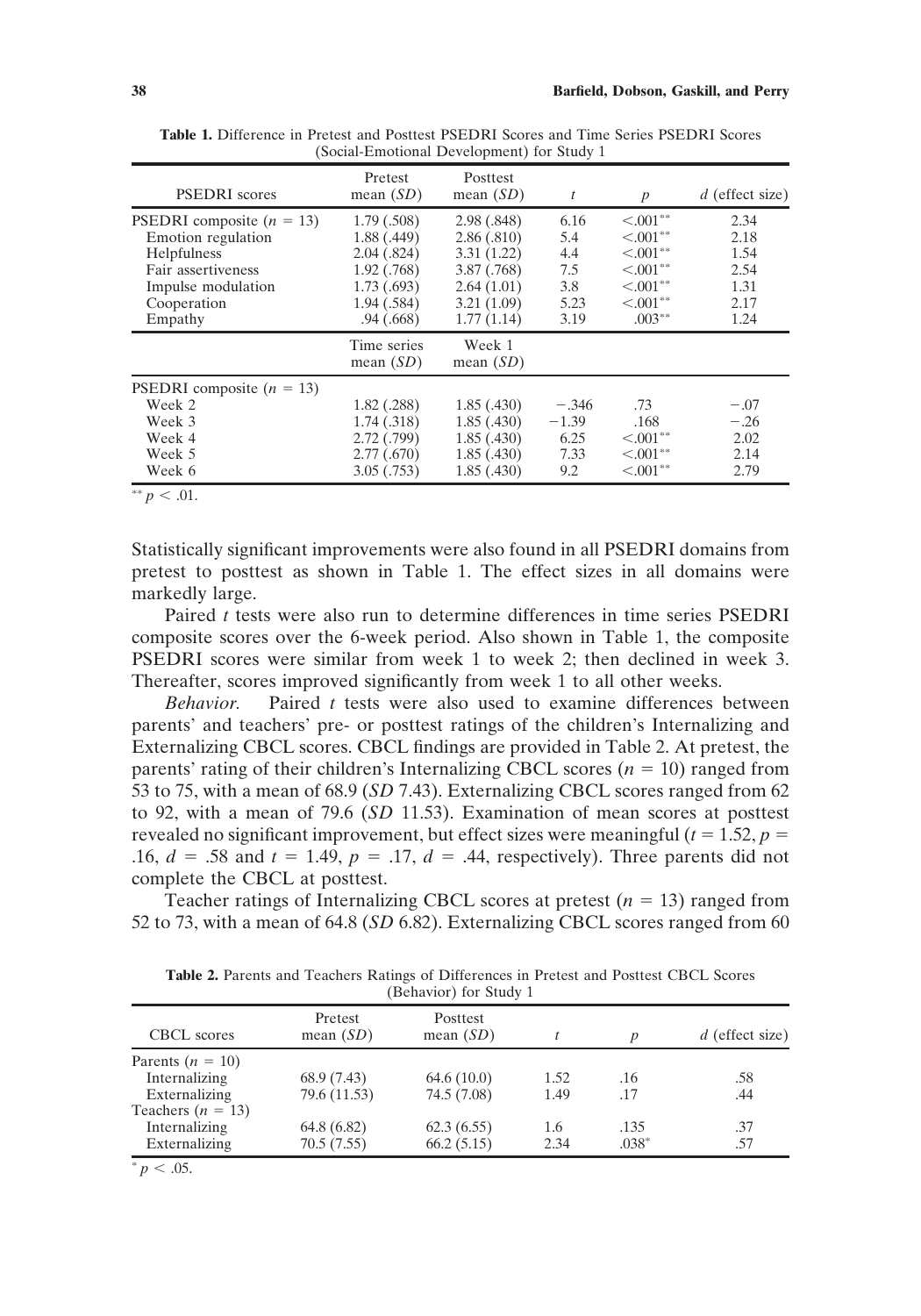to 83, with a mean of 70.5 (*SD* 7.55). Posttest mean scores showed improvement, although not statistically significant for internalizing behavior ( $t = 1.6$ ,  $p = .135$ ,  $d =$ .37). However, externalizing behavior improved significantly  $(t = 2.34, p = .038,$  $d = .57$ ) and effect sizes were appreciable.

## *Study 2*

*Social and emotional development.* Independent *t* tests were used to compare differences between mean baseline phase scores and mean intervention phase scores. Results from the PSEDRI measures for the second study are outlined in Table 3. The data show significantly more improved composite PSEDRI scores during the NMT intervention phase compared to the baseline phase school-year program,  $t = 6.34$ ,  $p < .001$  with an effect magnitude between medium and large  $(d = .61)$ . The findings further show statistically more improved PSEDRI scores during the NMT intervention/summer phase compared with the baseline phase school-year program in all but one domain, regulation, in which scores increased although not significantly.

For Study 2, independent *t* tests were conducted to examine differences in PSEDRI time series composite scores (see Table 3). This table shows slight improvement in PSEDRI mean scores from baseline to weeks 2 and 3 and significant improvement from baseline to all subsequent weeks. Effect sizes ranged from over medium to over large.

Study 2 was intended to be an ABA design; however, the withdrawal phase (A) of the single-subject design could not be completed because most participants had moved into other educational placements during the postintervention phase. Chil-

|                                                                                                                                                      | Baseline phase<br>(A)                                                                         | Intervention phase<br>(B)                                                                      |                                                     |                                                                                   |                                               |
|------------------------------------------------------------------------------------------------------------------------------------------------------|-----------------------------------------------------------------------------------------------|------------------------------------------------------------------------------------------------|-----------------------------------------------------|-----------------------------------------------------------------------------------|-----------------------------------------------|
| <b>PSEDRI</b> scores                                                                                                                                 | Mean $(SD)$<br>$(data points = 173)$                                                          | Mean $(SD)$<br>$(data points = 193)$                                                           | $\boldsymbol{t}$                                    | $\boldsymbol{p}$                                                                  | $\overline{d}$<br>(effect size)               |
| <b>PSEDRI</b> composite $(n = 15)$<br><b>Emotion Regulation</b><br>Helpfulness<br>Fair assertiveness<br>Impulse modulation<br>Cooperation<br>Empathy | 2.8(.553)<br>2.61(.583)<br>3.12(.774)<br>3.02(.842)<br>2.77(.813)<br>2.95(.647)<br>1.85(.938) | 3.14(0.458)<br>2.72(.524)<br>3.34(.882)<br>3.23(.836)<br>3.46(.744)<br>3.45(.620)<br>2.19(.89) | 6.34<br>1.9<br>2.58<br>2.33<br>8.36<br>7.60<br>3.27 | $< 0.001$ *<br>.058<br>$.01^*$<br>$.02*$<br>$< 0.001$ *<br>$< 0.001$ *<br>$.001*$ | .61<br>.19<br>.28<br>.25<br>.85<br>.77<br>.36 |
|                                                                                                                                                      | Time series<br>mean $(SD)$                                                                    | <b>Baseline</b><br>mean $(SD)$                                                                 |                                                     |                                                                                   |                                               |
| PSEDRI composite $(n = 15)$<br>Week 2<br>Week 3<br>Week 4<br>Week 6<br>Week 8<br>Week 10                                                             | 2.85(0.493)<br>2.9(0.382)<br>3.14(.375)<br>3.14 (.378)<br>3.39(.263)<br>3.44(.551)            | 2.8(.553)<br>2.8(.553)<br>2.8(.553)<br>2.8(.553)<br>2.8(.553)<br>2.8(.553)                     | .414<br>1.18<br>3.72<br>3.07<br>6.02<br>5.04        | .681<br>.247<br>$.001*$<br>$.007*$<br>$< 0.001$ *<br>$< .001*$                    | .09<br>.18<br>.61<br>.61<br>1.07<br>1.16      |

**Table 3.** Differences in Baseline and Intervention Phase PSEDRI Scores and Time Series PSEDRI Scores (Social-Emotional Development) for Study 2

 $p < .05$ .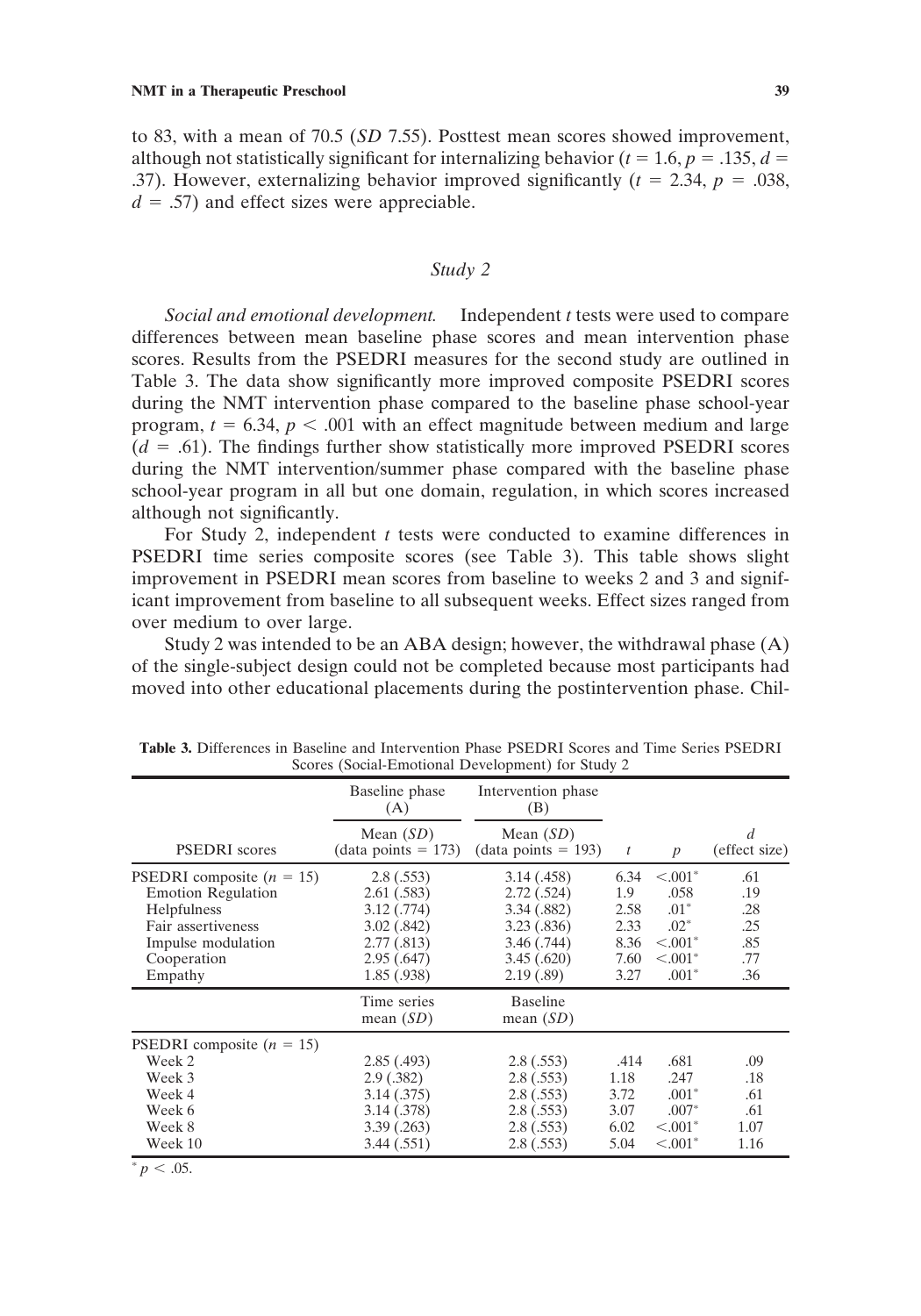dren participating in this study all experienced functional challenges in regular preschool environments leading to their acceptance into this therapeutic preschool program. Typically, children spend less than 1 year in the therapeutic preschool as its purpose is to improve behavior and aid in developmental growth so they can be reintegrated into regular schools. Therefore, only three children were still enrolled in the therapeutic preschool during the withdrawal phase.

All children who exited the program were expected to enter a regular preschool or kindergarten classroom without special education services. Parents of the three children who entered kindergarten agreed to be contacted to answer questions about their children's school readiness. At the end of the first semester of public school, all of the children were attending school regularly (90 to 100% of the time). Two parents (67%) rated their children's academic performance as good and one (33%) rated their child's academic performance as excellent. On a scale from one to five, with one indicative of poor and five indicative of excellent, the mean parental rating of their children's school performance was 3.57.

*Behavior.* As in the first study, paired *t* tests were conducted to determine differences between parents and teachers' pre- or posttest ratings of the children's Internalizing and Externalizing CBCL scores. Findings for this study are provided in Table 4. At pretest the parents' ratings of their children's Internalizing CBCL scores  $(n = 14)$  ranged from 58 to 80, with a mean of 71.1 (*SD* 6.28). The Externalizing scores ranged from 62 to 92, with a mean of 78.2 (*SD* 10.5). An examination of mean scores at posttest indicated no significant improvement, however, effect sizes were noteworthy ( $t = 1.43$ ,  $p = .177$ ,  $d = .43$  and  $t = 1.61$ ,  $p =$ .13,  $d = .28$ ). Parents of the three children who left the program early did complete the CBCL posttest at the children's departure from the program.

At pretest, the teachers' rating of the children's Internalizing CBCL scores  $(n = 12)$  ranged from 52 to 73, with a mean of 64.9 (*SD* 6.28). The Externalizing CBCL scores ranged from 60 to 83, with a mean of 71.0 (*SD* 7.62). An inspection of teachers' mean Internalizing scores at posttest revealed improvement, although not significant ( $t = 2.09$ ,  $p = .06$ ,  $d = .49$ ). Teachers' mean Externalizing scores, however, showed significant improvement ( $t = 2.79$ ,  $p = .017$ ,  $d = .67$ ). The effect sizes for both Internalizing and Externalizing score change were considerable. Teachers completed the CBCL posttest on one of the three children who did not complete the study.

It is important to note, that while all children participating in the therapeutic preschool had severe emotional and behavioral problems, this was not reflected in all of the pretest CBCL scores. For example, in Study 2, although the upper end of

| CBCL scores         | Pretest<br>mean $(SD)$ | Posttest<br>mean $(SD)$ |      |         | $d$ (effect size) |
|---------------------|------------------------|-------------------------|------|---------|-------------------|
| Parents $(n = 14)$  |                        |                         |      |         |                   |
| Internalizing       | 71.1(6.28)             | 68.4(8.33)              | 1.43 | .177    | .43               |
| Externalizing       | 78.2 (10.5)            | 75.3(9.62)              | 1.61 | .13     | .28               |
| Teachers $(n = 12)$ |                        |                         |      |         |                   |
| Internalizing       | 64.9 (6.57)            | 61.7(6.4)               | 2.09 | .06     | .49               |
| Externalizing       | 71.0 (7.62)            | 65.9(5.29)              | 2.79 | $.017*$ | .67               |

**Table 4.** Differences in Pretest and Posttest CBCL Scores (Behavior) for Study 2

 $p < .05$ .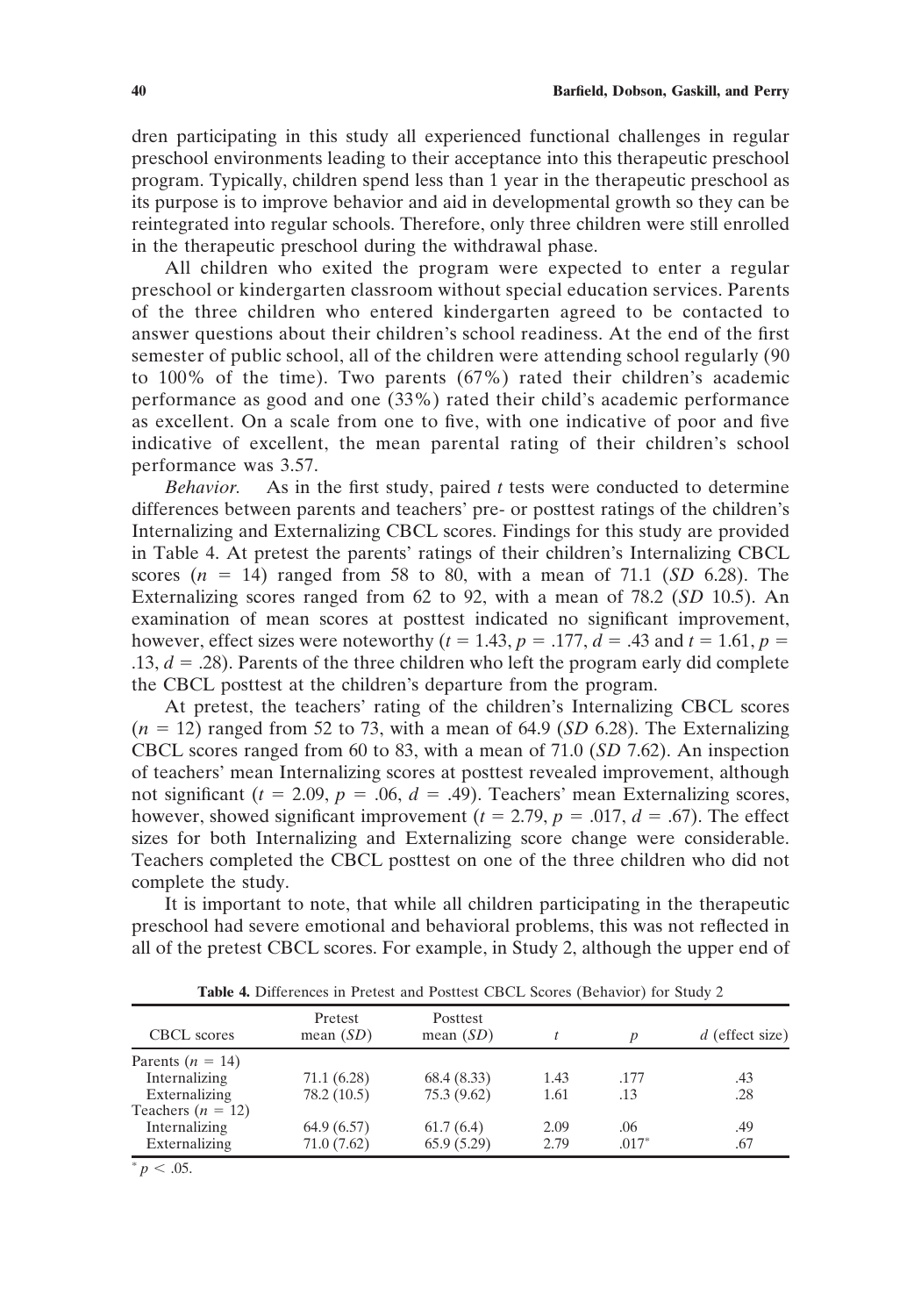the scores was 92, two parents rated their children's Internalizing scores in the subclinical range. This may be attributed to the providers' strengths-based training approach that encouraged parents to focus on their child's strengths and positive characteristics, rather than only on the negative.

# **DISCUSSION**

Because of the small sample sizes of these studies they must be qualified as exploratory in nature. However, given the increasing numbers of young children presenting with serious emotional and behavioral difficulties and the significant challenge to the preschool setting, these are promising, though preliminary findings. The findings suggest that determining the true developmental vulnerabilities of these children, training staff and clinicians to be aware of the level of the dysfunctions and providing them with specific prescriptive therapeutic activities can provide positive changes in children from very challenging developmental backgrounds. Further, these studies suggest that structured incorporation of somastosensory and relationally empathic interventions (i.e., individualized somatosensory regulating activities) did improve the social and emotional development of the participating preschoolers. These findings further suggest that the inclusion of the NMT assessment and recommended interventions into therapeutic preschool programs can facilitate social and emotional development for children and improve the probability that high-risk and traumatized young children can transition into a regular classroom environment. Findings from the second study also show significant growth in nearly every area of social-emotional development after participation in the summer, NMT only, program. This suggests that even more enriched NMT-directed programming and therapeutic settings would have more robust positive outcomes.

A 6-month follow-up of the children participating in Study 1 suggests that they retained the social-emotional gains made during the summer NMT intervention. Fidelity monitoring and effect maintenance was also conducted as part of the second study that showed the children participating in the NMT had retained their social-emotional gains at 6-month and 12-month follow-ups.

Findings from an examination of the CBCL data also provide insight into the importance of improving the social and emotional functioning of young children. While parents did not report significant changes in behavior, they did note changes in the right direction. Parents with children participating in both studies reported modest decreases in internalizing and externalizing behaviors. Teachers, however, reported more marked improvement in the behavior of the children in their classrooms. In both studies, teachers reported a significant decrease in externalizing behaviors following completion of the NMT-only, with Filial Therapy summer program. While changes in internalizing behaviors were not significant, they were also in the right direction, with participating children decreasing internalizing behaviors as endorsed by teachers.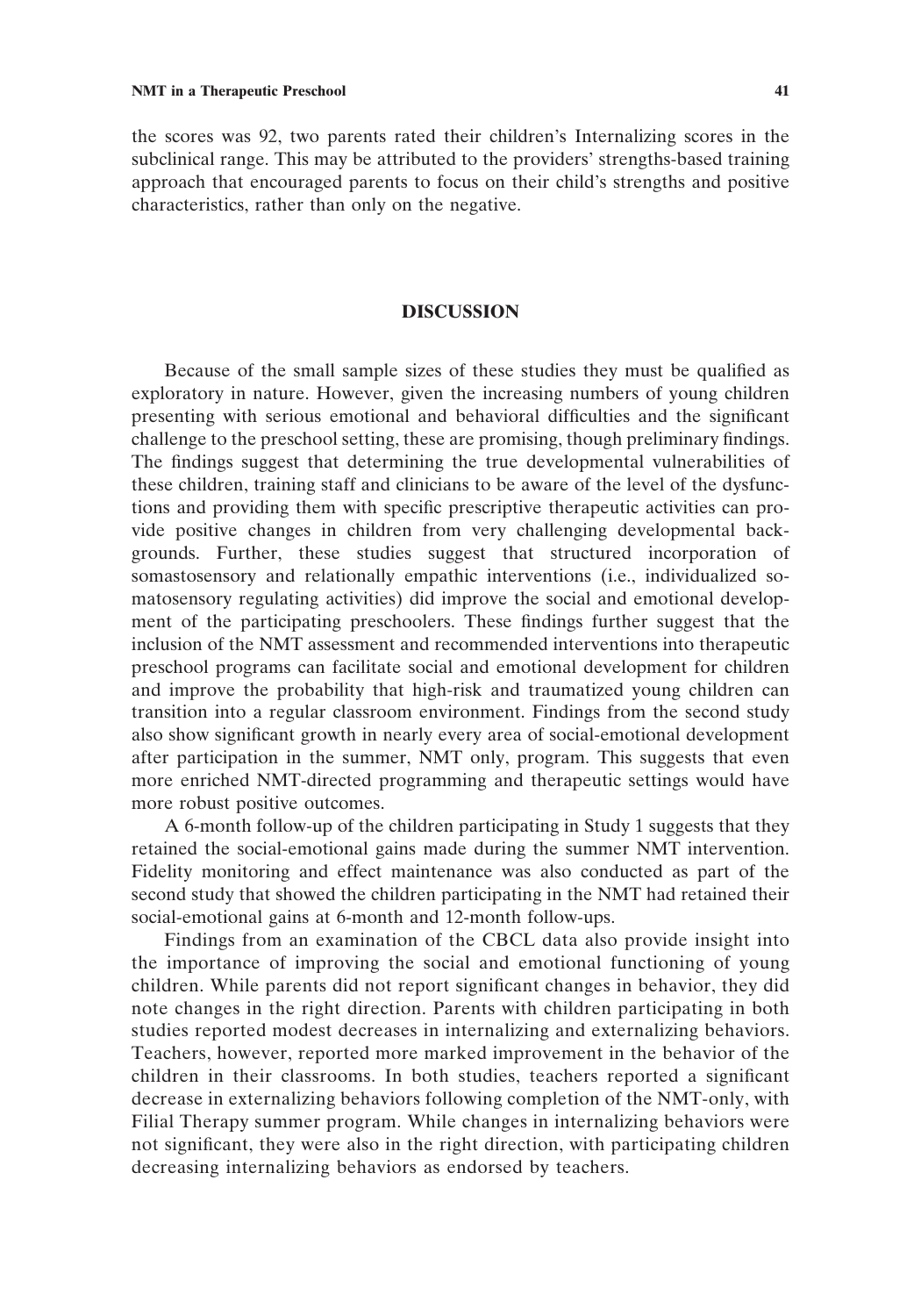#### **LIMITATIONS**

Several limitations of the studies presented here should be considered. First, the studies had small sample sizes. Second, the lack of racial and ethnic diversity of the populations studied (nearly all White living in the rural Midwest) limits the generalizability of the findings. Finally, the lack of a comparison group in Study 1 and its preexperimental design weaken the findings leaving questions as to whether the findings could have been attributed to maturation or other extraneous variables.

Despite these limitations, the findings are promising. Both studies used methods that increased internal validity. First, both studies used time series designs. Second, although the small sample sizes were a limitation, they allowed for the examination of data, both individually and in the aggregate. A closer examination of PSEDRI scores showed that a large majority of children spiked on the same days, lending validity to the inference that changes were attributable to the program rather than something that would have happened by chance. Third, service providers doing the scoring were not aware studies were being conducted, diminishing instrumentation as a threat to internal validity. Finally, quasi-experimental design studies, with comparison groups, strive for equivalent groups. The children served as their own comparison group for Study 2. Therefore, because the children were compared to themselves, the groups were definitely equivalent.

# **CONCLUSIONS**

In summary, the findings from the two studies presented, while based on small sample sizes, suggest that the inclusion of NMT assessment and recommended interventions in programs serving young children with SED and behavioral problems can help improve social and emotional regulation. The NMT approach has proven useful in providing a clear picture of the developmental strengths and vulnerabilities of children assessed with this model, in the current setting. Welltrained staff that provided supportive, nurturing and consistent care was an essential component of this program. These mental health and education professionals provided the necessary patterned, repetitive experiences that helped soothe, calm, and reregulate the children with whom they worked. The involvement of nurturing staff provided small reparative experiences necessary for gains in social and emotional functioning that were requisite for the child's later success in their next educational setting. These studies show that by integrating patterned, repetitive somatosensory activities into the educational environment in consistent, predictable ways throughout the day challenging behaviors can be decreased.

# **Future Directions**

The true utility of the NMT approach will be determined in well-designed studies with larger controlled samples. Larger studies comparing preschool programs that have implemented the NMT within more traditional programs are needed. Future studies should include a more diverse group of children, including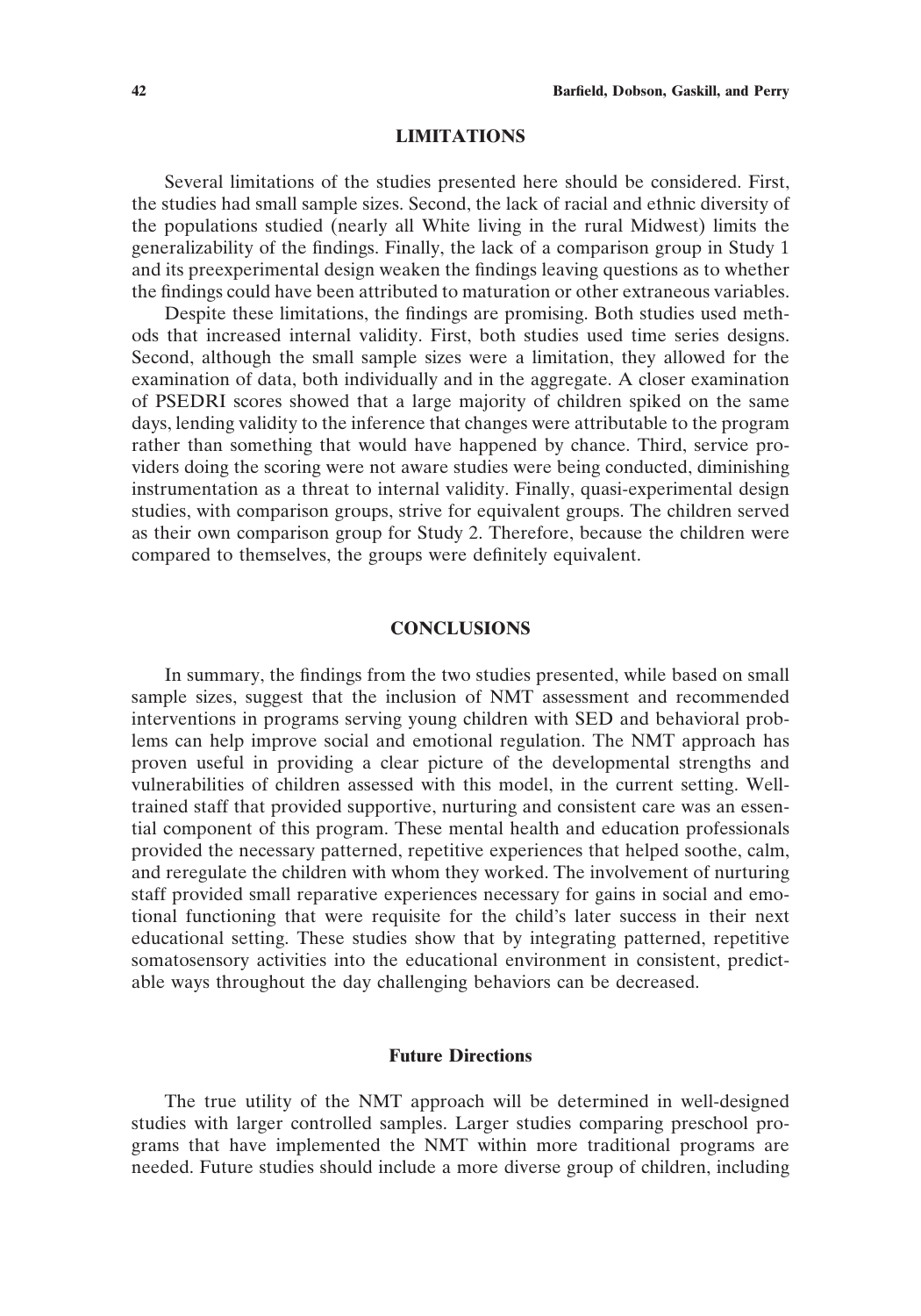older children and adolescents, children from a variety of ethnic backgrounds, as well as those seen in diverse of clinical settings (e.g., outpatient mental health, foster or adopt, residential treatment, hospital). The addition of nonclinical comparison groups should also be considered. Key issues to study should include comparing different degrees of caregiver involvement and comparison with other types of intervention approaches. The effect of longer-term application of NMT-directed interventions, including follow-up NMT assessments at regular intervals is also warranted.

#### **REFERENCES**

- Achenbach, T. M. (1991). *Child behavior checklist/4–18 and 1991 profile*. Burlington, VT: University of Vermont Department of Psychiatry.
- Ammerman, R., Kolko, D., Kirisci, L., Blackson, T., & Dawes, M. (1999). Child abuse potential in parents with histories of substance abuse disorder. *Child Abuse and Neglect, 23,* 1225–1238. doi:10.1016/S0145-2134(99)00089-7
- Anda, R. F., Felitti, R. F., Walker, J., Whitfield, C., Bremner, D. J., Perry, B. D., Dube, S. R., & Giles, W. G. (2006). The enduring effects of childhood abuse and related experiences: A convergence of evidence from neurobiology and epidemiology. *European Archives of Psychiatric and Clinical Neuroscience, 256,* 174 –186. doi:10.1007/s00406-005-0624-4
- Azzi-Lessing, L. (2010). Meeting the mental health needs of poor and vulnerable children in early care and education programs. *Early Childhood Research & Practice, 12,* 18 pp. downloaded.
- Bailey, B. (2000). *Conscious discipline: 7 basic skills for brain smart classroom management.* Oviedo, FL: Loving Guidance.
- Beers, P. (1985). Focused videotape feedback psychotherapy as compared with traditional play therapy in treatment of the oppositional disorder of childhood (Doctoral Dissertation, University of Illinois at Urban-Champaign, 1985). *Dissertation Abstracts International, 46,* 1330.
- Bierman, K. L. (2004). *Peer rejection: Developmental processes and intervention strategies.* New York, NY: Gilford Press.
- Black, M. (2000). The roots of child neglect. In R. M. Reece (Ed.), *Treatment of child abuse: Common mental health, medical, and legal practitioners* (pp. 157–164). Baltimore, MD: Johns Hopkins University Press.
- Brandt, M. (1999). Investigation of the efficacy of play therapy with young children. *ProQuest, 61,* 2603. (AAT No. 9981099).
- Bratton, S., & Ray, D. (2000). What the research shows about play therapy. *International Journal of Play Therapy, 9,* 47– 88. doi:10.1037/h0089440
- Cohen, J. (1988). *Statistical power analysis* (2nd ed.) Hillsdale, NJ: Erlbaum.
- CWLA. (2001). *Alcohol, other drugs, & child welfare. 2001/0–87868-839–0/#8390*. Washington, DC: CWLA
- Dishion, T. J., French, D. C., & Patterson, G. R. (1995). The development and ecology of antisocial behavior. In D. Cicchetti & D. J. Cohen (Eds.), *Developmental psychopathology, Vol. 2: Risk,* disorder, and adaptation (pp. 421-471). New York, NY: Wiley.
- Donahue, P. J., Falk, B., & Provet, A. G. (2007). Promoting social-emotional development in young children: Mental health supports in early childhood environments. In D. F. Perry, R. K. Kaufmann, & J. Knitzer (Eds.), *Social and emotional health in early childhood: Building bridges between services and systems* (pp. 281–312). Baltimore, MD: Brookes.
- Gaskill, R., Barfield, S., Shields, J., & Theurer, S. (2003). *The Preschool Social and Emotional Developmental Readiness Index (PSEDRI).* Wellington, KS: Sumner Mental Health Center.
- Gilliam, W. S. (2005). *Prekindergartens left behind: Expulsion rates in state prekindergarten programs (FCD Policy Brief Series 3).* New York, NY: Foundation for Child Development.
- Goldberg, I. D., Roughmann, K. J., & McInerny, T. K. (1994). Mental health problems among children seen in podiatric practice: Prevalence and management. *Pediatrics, 73,* 278 –288.
- Guerney, B. (1964). Filial therapy: Description and rationale. *Journal of Consulting Psychology, 28,* 304 –310. doi:10.1037/h0041340
- Hannah, G. (1986). An investigation of play therapy: Process and outcome using interrupted time-series analysis (Doctoral dissertation, University of Northern Colorado, 1986). *Dissertation Abstracts International, 47,* 2615.
- Jones, L., Rhine, T., & Bratton, S. (2002). High school students as therapeutic agents with young